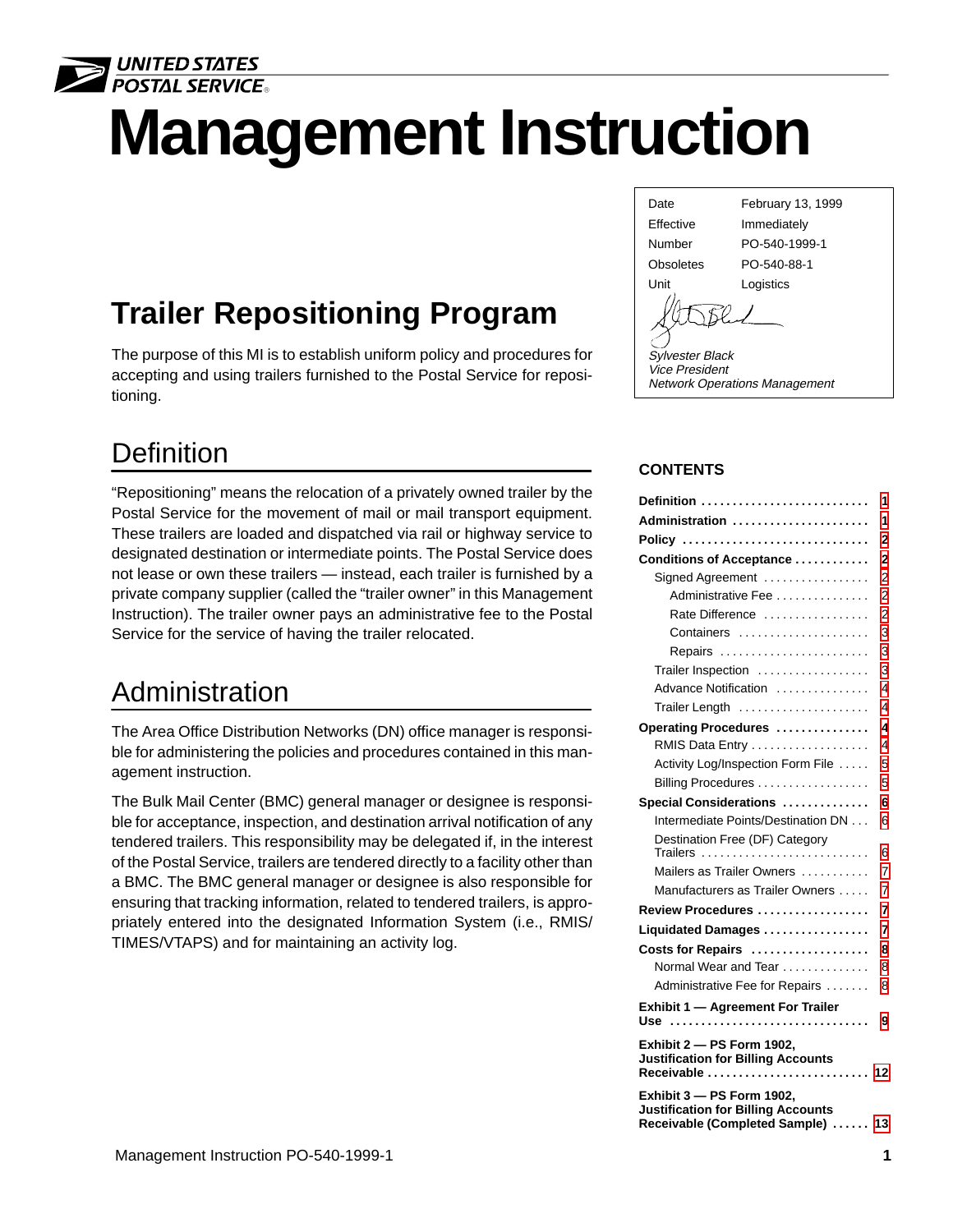### <span id="page-1-0"></span>**Policy**

The Postal Service may accept trailers from trailer owners for repositioning only when doing so serves the best interest of the Postal Service. These provisions are designed to recoup costs (in their entirety) incurred by the Postal Service in this repositioning service and transport at a lower linehaul cost.

### Conditions of Acceptance

The Postal Service will accept trailers for repositioning under the following conditions.

### **Signed Agreement**

A signed Agreement must be executed between the trailer owner's authorized representative and each DN office where trailers are received. Until such an Agreement is executed, no trailers can be accepted from any existing or new owner. A copy of the Agreement must be on file at the Area Office DN. This Agreement supersedes any existing agreements. See [Exhibit 1](#page-8-0) for a copy of this Agreement.

### **Administrative Fee**

A \$100.00 administrative fee is assessed for each trailer tendered to the Postal Service. This fee is collected at the initial origin point only. No additional fee is assessed even if an intermediate point is utilized in the repositioning process. Upon tender to the trailer owner at the designated destination facility, the trailer will be considered to have completed an administrative cycle. If the owner wishes further repositioning services for that specific trailer, all administrative fees are again applicable. See ["Billing Procedures"](#page-4-0) later in this management instruction.

#### **Rate Difference**

If the rail rate for USPS-supplied trailers is higher than the rail rate for railroad-supplied trailers as set forth in the current rail contract, the trailer owner will be assessed the additional cost to the Postal Service. Determine the proper additional cost as follows:

- a. If a rail rate exists between the point of acceptance/dispatch and the final destination, the cost to the trailer owner is based on that figure, regardless of the actual or planned routing used.
- b. If no joint line-thru rate exists between the origin and the final destination, and if the planned dispatch is built on a combination routing, the cost is based on the individual rate differences for each origin and destination segment used to route the trailer to the agreed destination. The final aggregate cost is not reduced by a lesser USPS rate on any of the individual segments. Use planned routings to determine cost factors.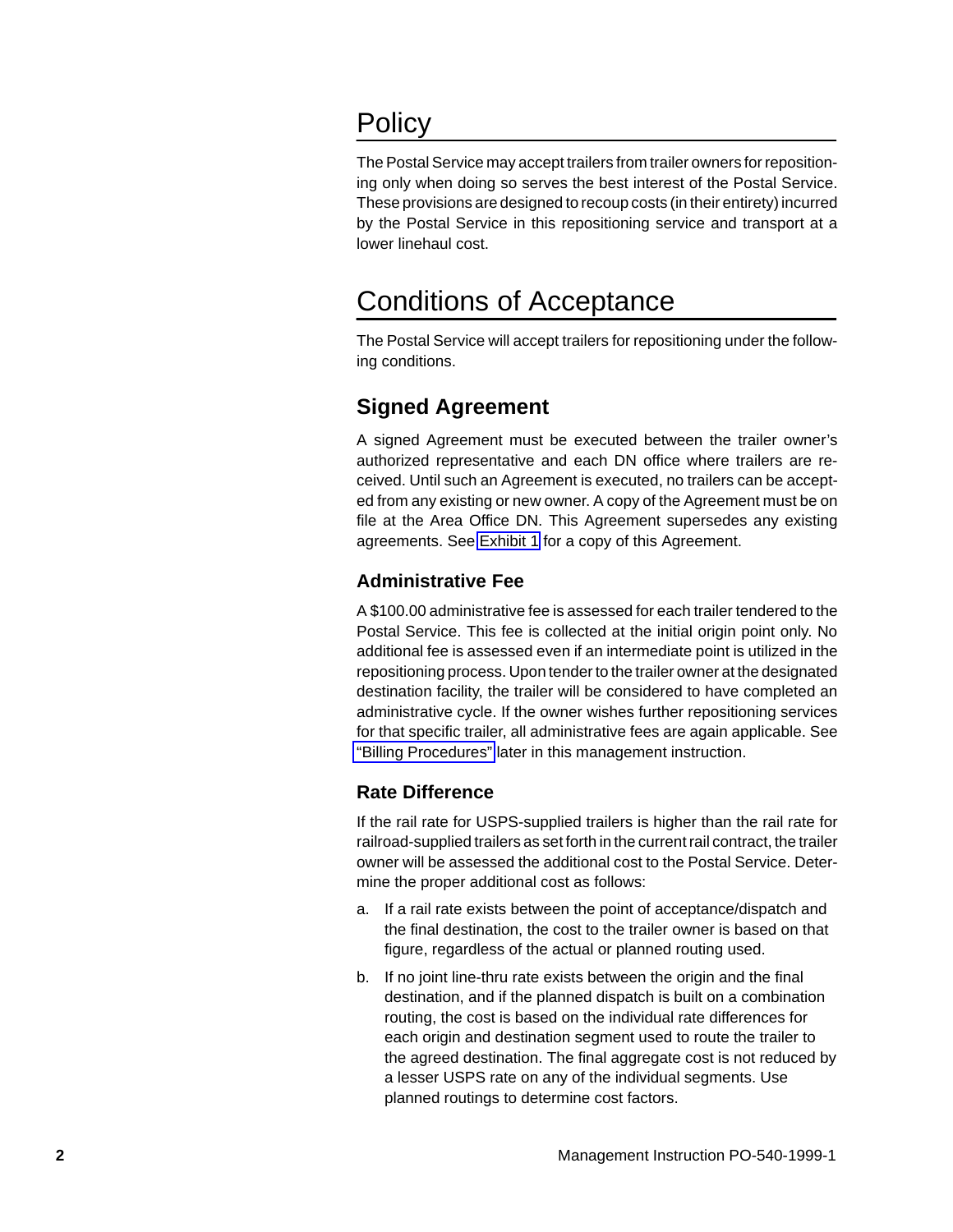<span id="page-2-0"></span>**Example:** Suppose a trailer is being routed to destination "C" from origin

"A" and the net cost of the individual segments are as follows:

A to  $B = USPS$  rate is \$100.00 more than the rail rate.

B to  $C = USPS$  rate is \$100.00 less than the rail rate.

Then the excess cost due to the Postal Service is \$100.00.

Premiums paid by the Postal Service for trailers of excess length must also be paid by the trailer owner. Excess-length trailers are identified in the Rail Management Information System (RMIS) Contract Master.

Prior to agreeing to accept trailers for repositioning, the DN office must review the planned route(s). If the linehaul cost is higher, the DN must notify the trailer owner of additional cost.

### **Containers**

DN accepts containers for repositioning when doing so is in the best interest of the Postal Service. Generally, containers are shipped as trailers (Trailer on Flat Car, or TOFC). The trailer owner is responsible for tracking the chassis used with a container in order to prevent disassembly and/or misrouting by a rail carrier. It is important that all parties understand the difficulty of locating and realigning a container with a chassis when they become unintentionally separated. Unless specified otherwise by the trailer owner, the parties must from the outset ensure that each transport rail carrier understands that both the container and chassis must be moved as a single unit.

### **Repairs**

Any repairs defined as ["normal wear and tear"](#page-7-0) will be the responsibility of the trailer owner. Note: The administrative fee is not applicable toward maintenance or repair — it is compensation to the Postal Service for administrative costs incurred in the handling of the trailer. The collection of this fee does not in any way reduce the owner's responsibility for any other costs incurred.

### **Trailer Inspection**

Prior to acceptance, any trailer tendered for repositioning must be inspected by postal personnel experienced in trailer inspection procedures. Use PS Form 5201, Mail Van Inspection, or PS Form 4577, Leased Vehicle Condition Report, for all inspections. During the inspection process, the tractor is to remain attached to the trailer. If the trailer is found to be defective, the trailer must be removed immediately and the driver notified of the reason for rejection. No trailer repairs may be made on Postal property by the agent of the trailer owner. An exception may be made only when minor damage becomes apparent after initial acceptance by the facility. If requested by the trailer consignee at destination, an inspection will be made at the destination facility. This inspection will occur as the trailer is tendered back to the trailer owner.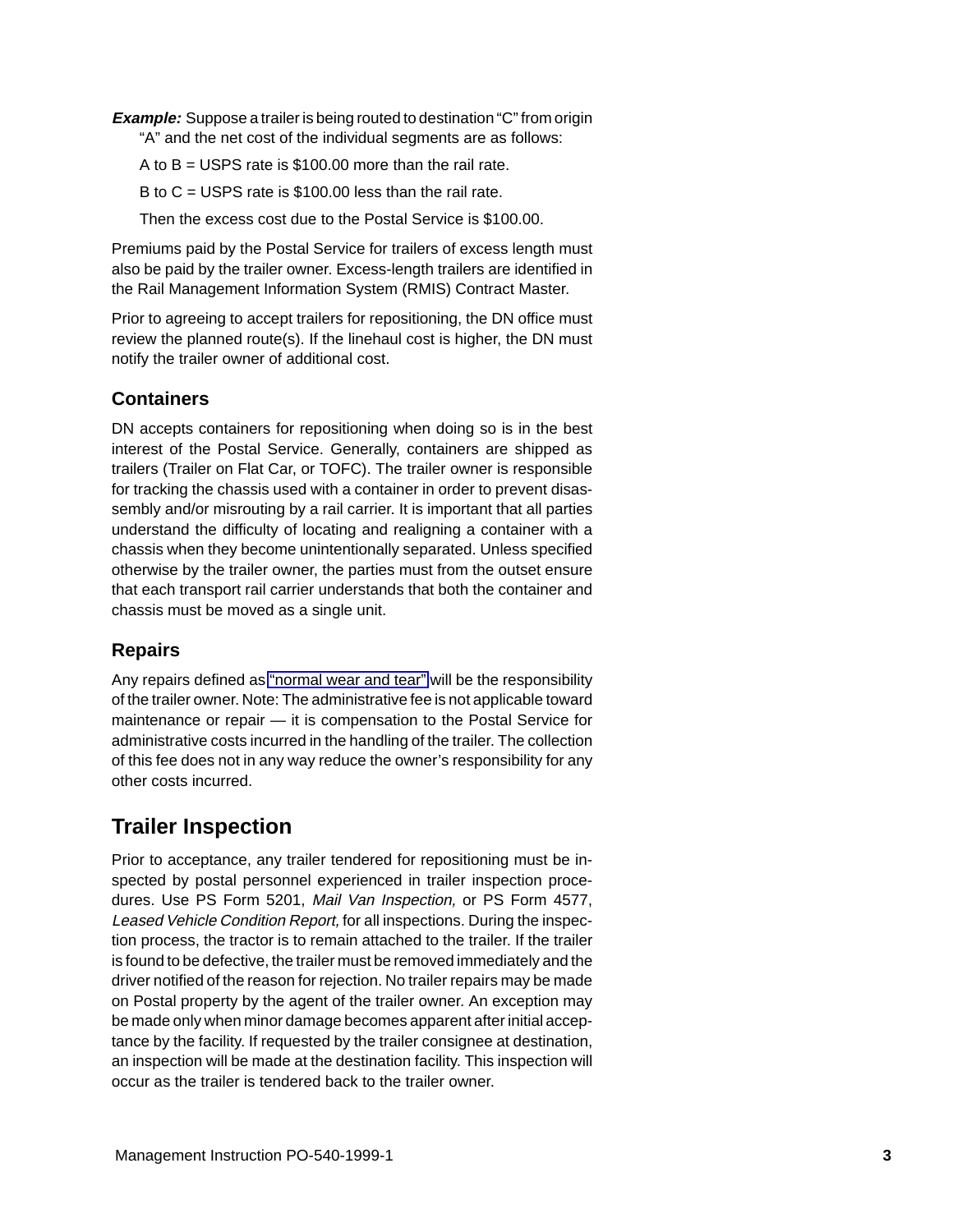### <span id="page-3-0"></span>**Advance Notification**

The DN office must inform the trailer owner that advance notification is required prior to the tender of trailers at the origin postal facility. The trailer owner must provide the following information to the origin postal facility prior to tendering any trailers:

- a. Company name as it appears on the signed Agreement.
- b. Number of trailers available.
- c. Identification number of each trailer.
- d. Final destination of each trailer.
- e. Contact name at destination.
- f. Telephone number of contact at destination.

Advance notification allows the originating office to evaluate its needs prior to the acceptance of any trailers. With advance notification, the originating office has the option to either accept the trailers on a proviso basis for inspection or refuse all or any part of the owner's equipment. Standing orders may be made regarding the number and frequency of trailers to be provided by regular owners after the Agreement has been signed and accepted by the Postal Service. The DN office must ensure that owners have paid applicable administrative fees in a timely manner before accepting additional trailers.

### **Trailer Length**

Only trailers having lengths of 40, 45, 48, or 53 feet will be accepted in this program.

### Operating Procedures

### **RMIS Data Entry**

Rail Management Information System (RMIS) operators must enter owner-identification information into the RMIS System prior to dispatching USPS-furnished equipment. At a minimum, this information must include the following:

- a. The final destination of the trailer (as a facility code).
- b. The name and telephone number of the destination contact person.
- c. The name of the trailer owner providing the trailer for repositioning.

If a trailer is tendered without an alpha prefix, the RMIS operator must identify the trailer with the prefix "NONZ." If a trailer is tendered without a numeric suffix, the RMIS operator must identify the trailer with six zeros  $(000000)$ .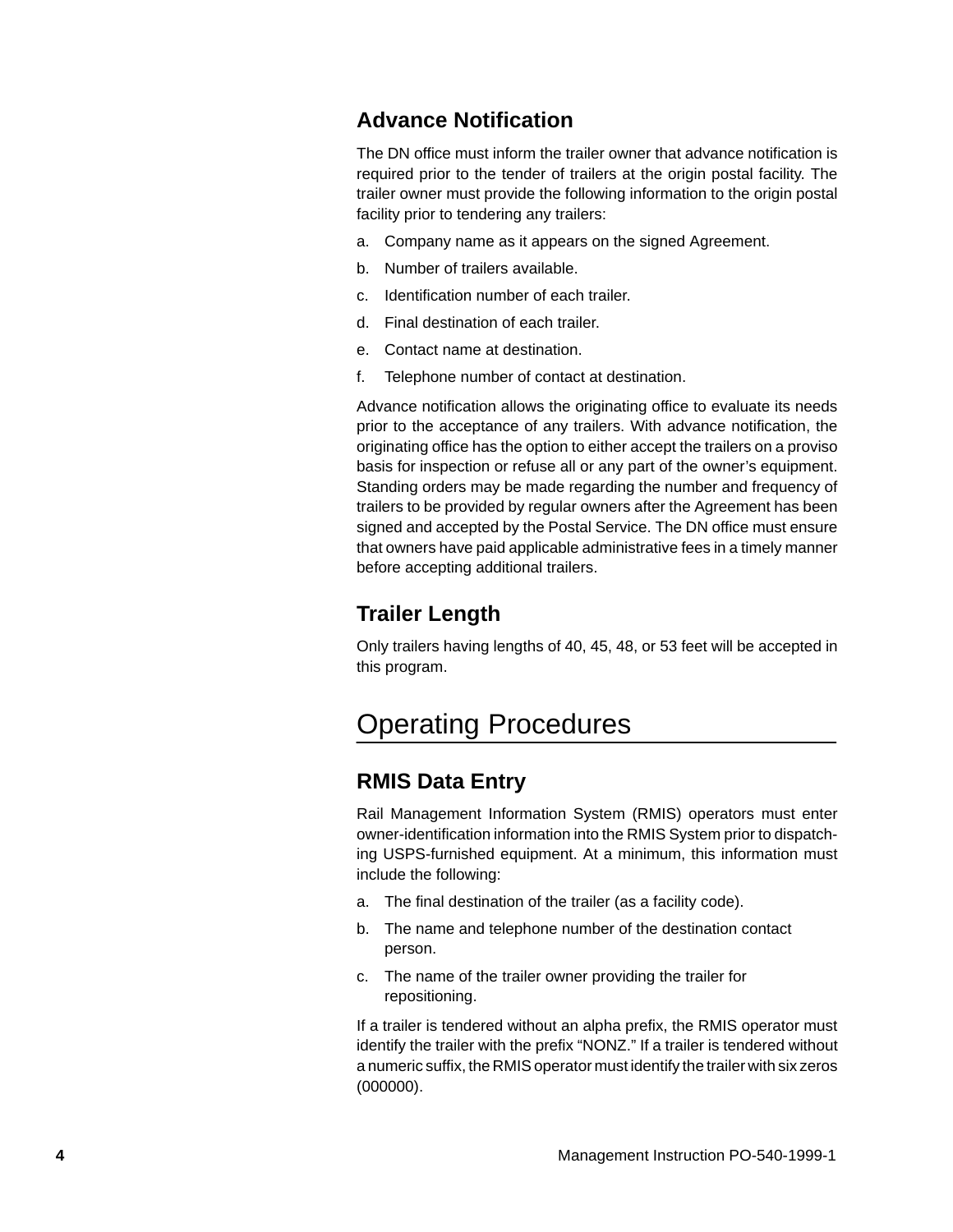### <span id="page-4-0"></span>**Activity Log/Inspection Form File**

An office that inspects and accepts trailers for repositioning must maintain an activity log of all trailers accepted at the facility. At a minimum, this log must contain the following information:

- a. Date of initial inspection.
- b. Result of inspection.
- c. Date of acceptance.
- d. Name of trailer owner.
- e. Telephone number of contact at destination.

Forms 5201 or Forms 4577 may be used as an activity log if they are maintained in chronological order or in alphabetical order by trailer owner. Inspection forms must be held for 90 days, unless a dispute arises, in which case the forms must be held until final adjudication.

### **Billing Procedures**

To account for money due the Postal Service, the DN office must complete PS Form 1902, Justification for Billing Accounts Receivable. (See [Exhibit 2](#page-11-0) for a copy of this form and [Exhibit 3](#page-12-0) for a completed sample.) Debit receivable account 13490 (Accounts Receivable — Other — Miscellaneous), and credit account 53913 (Reimbursements and Cost Reductions — Miscellaneous Transportation). Forward the completed Form 1902 to the following address:

TRANSPORTATION SECTION ST. LOUIS ACCOUNTING SERVICE CENTER PO BOX 80191 ST. LOUIS MO 63180-9191

The Accounting Service Center (ASC) personnel will enter the data into the Oracle Accounts Receivable System (OARS). DN offices authorized by the ASC may enter accounts receivable billings directly into OARS.

Apply all administrative fees to Finance number 66-7550. At some future date, these fees will be applied to the proper finance numbers. Any recovery of additional linehaul costs must be applied to the origin DN finance number.

To monitor the payment performance of individual trailer owners, appropriate DN personnel will be able to make status inquiries into OARS. Selected postal personnel will complete PS Form 1357, Request for Computer Access, for security clearance and submit the form to the following address:

ORACLE COORDINATOR INFORMATION SYSTEMS/ACCOUNTING SERVICE CENTER 2825 LONE OAK PKWY EAGAN MN 55121-9350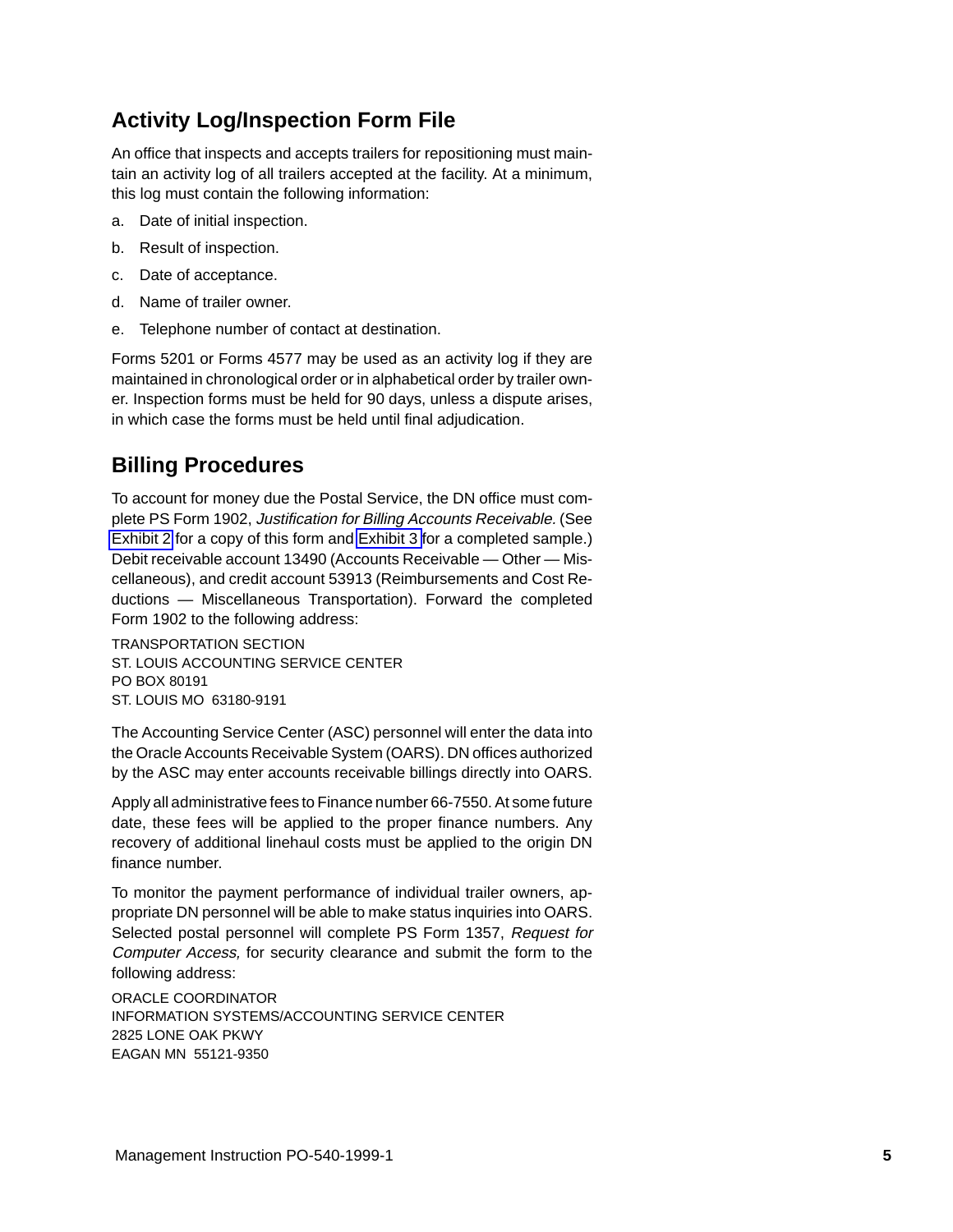<span id="page-5-0"></span>Ensure that all items, particularly items 11 and 12, are completed. This access allows the DN office to determine when billings and payments are made. If payment has not been received within 30 days of initial billing, the DN office must notify the owner and the BMC or the appropriate facility that no trailers will be accepted until payment is received. If a USPS contractor is to be recommended for OARS access, an additional clearance form or forms may be required. Contact the USPS Inspection Service or the Minneapolis IS/ASC to determine the specific form(s) needed.

DNs must monitor trailer owners to ensure payment. If a company is delinquent, the DN must suspend the Agreement for trailer use and notify USPS Headquarters Transportation Modal Operations and Requirements.

### Special Considerations

### **Intermediate Points/Destination DN**

Prior to accepting trailers for repositioning, the origin DN office must contact the DN office responsible for either a destination and/or an intermediate facility. The following considerations must be met:

- a. The DN office that serves the area in which the destination or intermediate point is located concurs with the repositioning arrangements prior to the origin DN office accepting trailers.
- b. A rate evaluation is made to determine if the USPS rate is less than, equal to, or greater than the rail rate. (All rates applicable to this provision are found in the current rail contracts. See ["Rate](#page-1-0) [Difference"](#page-1-0) earlier in this management instruction.)

### **Destination Free (DF) Category Trailers**

DF-category trailers are those that may be dispatched to any destination without any further tracking or monitoring. The Postal Service determines the routing but does not perform any tracking functions or maintain any repair responsibility for these trailers. Therefore, no administrative fee is charged. For payment purposes, DF trailers are considered rail-furnished trailers.

Rates found in the current rail Contract Master apply to the DF-category trailers. Do not accept trailers as DF-category if they are destination specific. Some companies that are normally considered DF-category trailer owners also supply trailers to the Postal Service for repositioning. Trailers for repositioning may be identified by (1) the absence of identification markings, and (2) the provision (upon being tendered) that the final destination is fixed. Any trailers tendered to the Postal Service under the above exceptions to the DF-category are considered to be USPS-furnished, and all fees and regulations apply.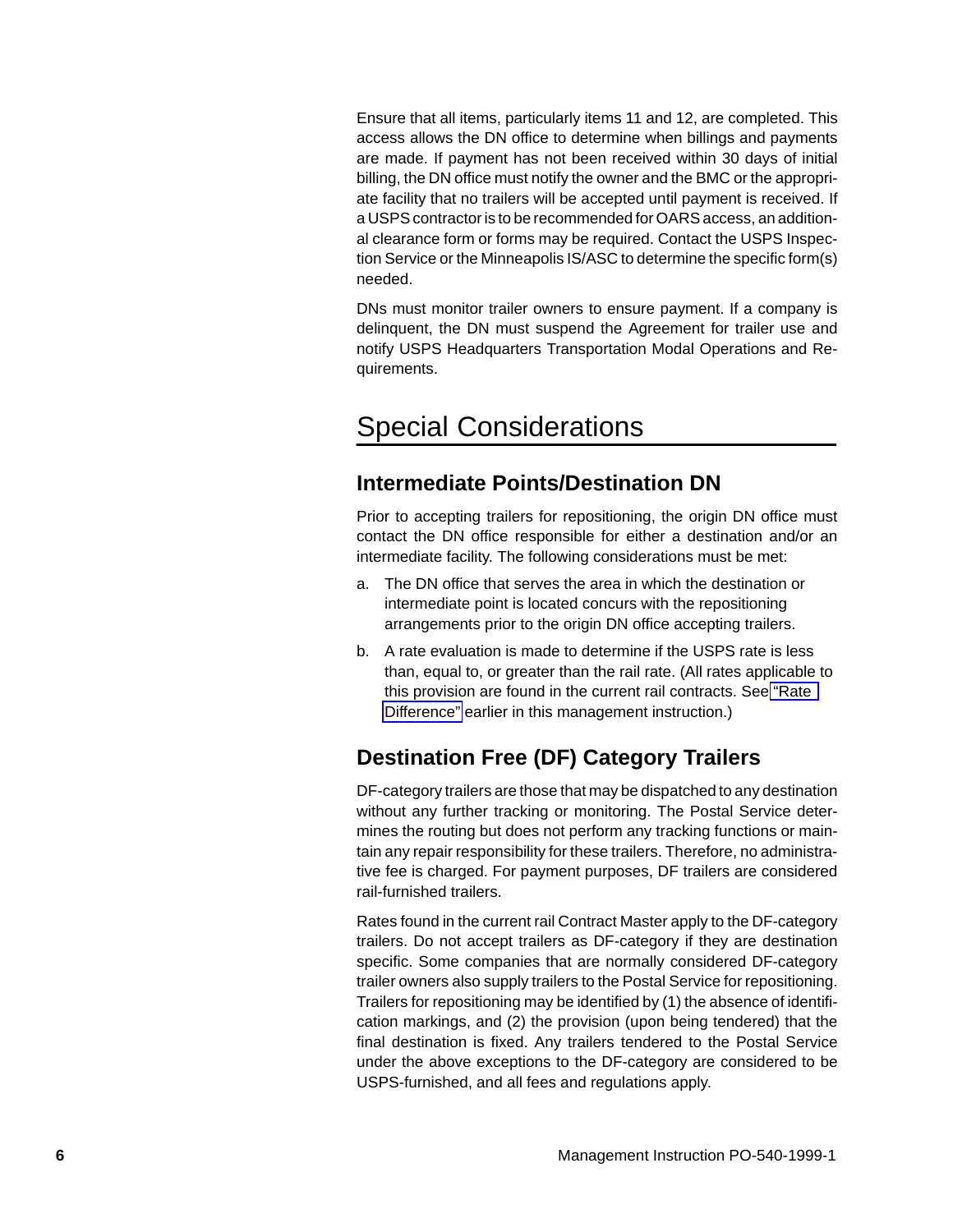### <span id="page-6-0"></span>**Mailers as Trailer Owners**

Trailer owners occasionally provide trailers directly to mailers who use the trailers to store their product prior to its acceptance and subsequent dispatch as mail. In these cases, an Agreement for trailer use must exist between the Postal Service and the trailer owner. The administrative and other fees will be collected directly from the trailer owner. As an alternative, the trailer owner and the mailer may execute an agreement that identifies the mailer as the party liable for payment of the administrative and other fees. In such cases, a copy of the executed agreement must be attached as an addendum to the Agreement for trailer use. Instructions regarding disposition of the trailer may be provided by either the trailer owner or mailer, and must also be included in the addendum.

### **Manufacturers as Trailer Owners**

Trailer manufacturers sometimes use the Postal Service to reposition new trailers for their customers. In most instances, these trailers are designed for highway use and do not have lift pads or rub rails. The lack of these items often results in damage to the trailer during normal operations at a rail facility. The minor scrapes and dents that occur during the repositioning process by the rail carrier are thus considered "fair wear and tear." It is the responsibility of the manufacturer or the manufacturer's representative to take the precautions to prevent such damage. No reimbursement will be made for lack of such precautions. The DN office must notify the owner in writing regarding these precautions prior to acceptance at the postal facility. Failure to take preventive measures could result in rejection of the trailer. Examples of preventive measures include installing temporary rub rails and/or attaching plywood in areas where the rail crane will perform the lift operation.

### Review Procedures

The DN office must perform quarterly reviews of facilities that perform acceptance functions to ensure that all equipment accepted and repositioned by the Postal Service is reflected in the monthly billing invoices and that procedures contained in this management instruction are being followed.

### Liquidated Damages

The Postal Service has the right to not accept trailers, to not enter into an Agreement, or to terminate an Agreement at any time without any obligation to compensate for damages.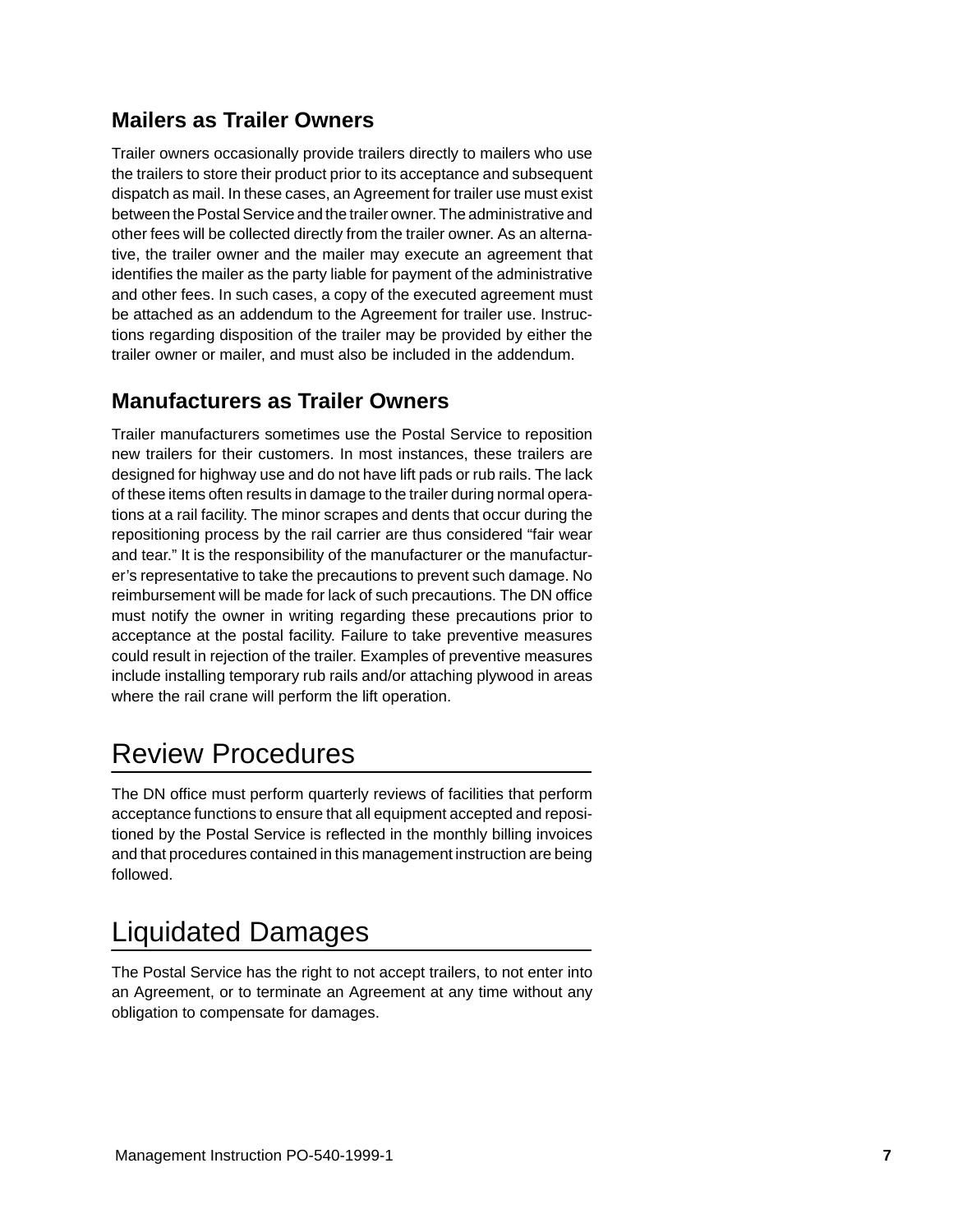### <span id="page-7-0"></span>Costs for Repairs

### **Normal Wear and Tear**

As stated in ["Repairs"](#page-2-0) earlier in this management instruction, the trailer owner is responsible for repairs for normal wear and tear. Normal wear and tear is generally considered any repair that is not directly attributable to accidents, negligence, vandalism, and other exceptional circumstances. Repairs to trailer items such as lighting devices, reflectors and electrical equipment, coupling devices, brakes, wheels, tires, suspension systems, floors, walls, roofs, doors and door assemblies, frames, body components, glad-hands, lift pads, and other vehicle components that are not directly attributable to an exceptional act or cause are generally considered normal wear and tear. Normal wear and tear is not limited to items identified in this clause, and it can include any repair necessary to safely move the vehicle or return the vehicle to a pre-existing condition. The trailer owner is to identify a contact for en route repairs (as specified in the Agreement in the section entitled ["Information To Be](#page-10-0) [Provided by Trailer Owner,"](#page-10-0) Section B), and the trailer owner must pay the Postal Service for the reasonable cost of any necessary en route repairs.

### **Administrative Fee for Repairs**

At the Postal Service's discretion, the Postal Service may determine that trailer repair activities are significant and may charge the trailer owner for administrative costs related to arranging repairs to the owner's trailers as well as billing and collection costs associated with those repairs. It is in the best interest of the Postal Service and the trailer owner to quickly and efficiently resolve repair, billing, and payment issues. Generally, Postal Service administrative costs should not exceed \$200.00 per incident, but they could be higher if payment for a repair incident is not quickly and clearly resolved. The Postal Service DN determines the specific incident administrative cost for activities related to repairs.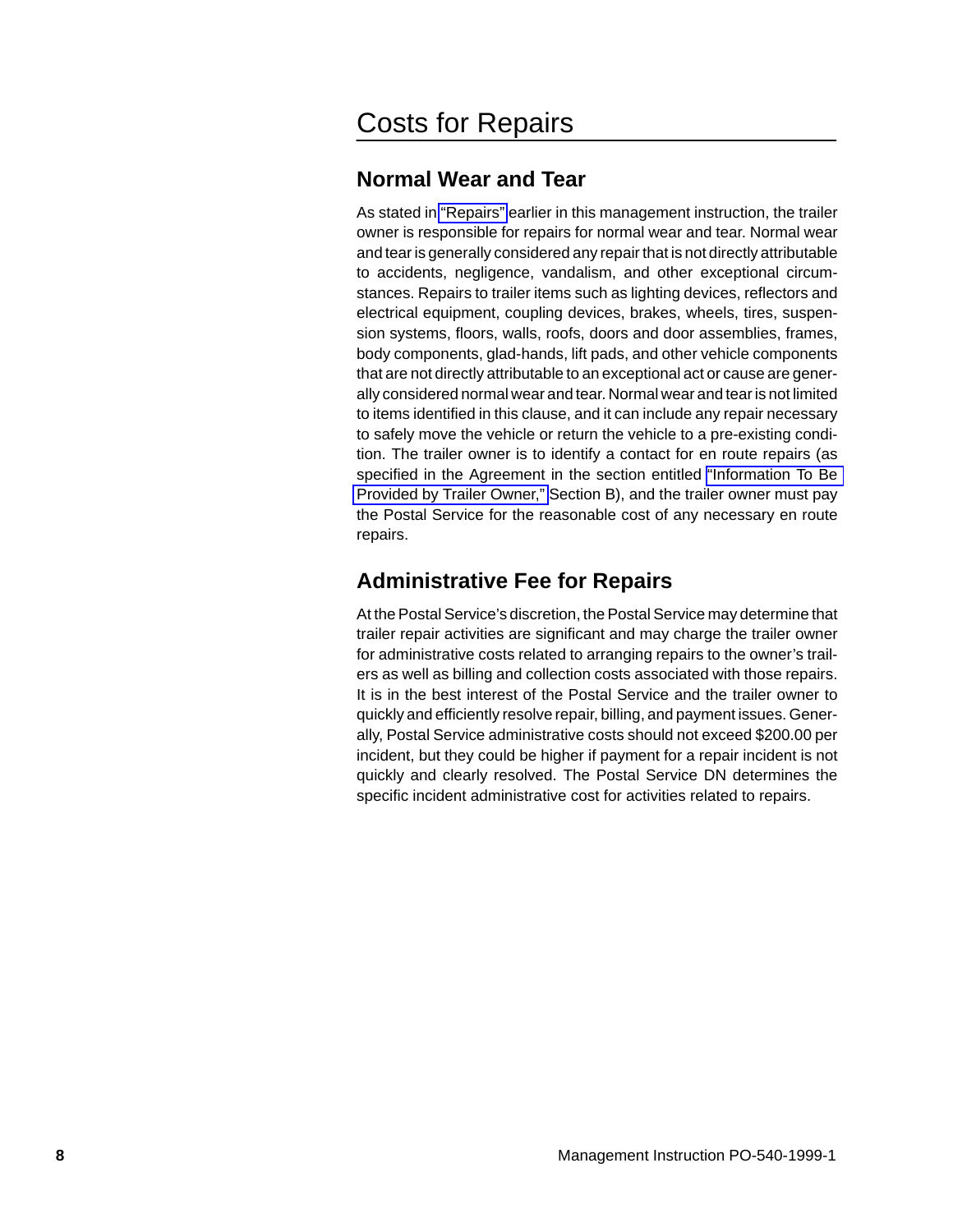### **Agreement For Trailer Use**

<span id="page-8-0"></span>This Agreement between the United States Postal Service (hereinafter "Postal Service") and (hereinafter "Trailer Owner") sets forth terms for the supply of trailers by the Trailer Owner for use in the transportation of mail and/or mail transport equipment (hereinafter "mail") by the Postal Service. For the purpose of this Agreement, "trailers" are defined as semi-trailers and containers, including the chassis, having nominal lengths of 40, 45, 48, or 53 feet.

This Agreement will be effective from **Example 20** and the until  $\blacksquare$ or for an indefinite period if no date is specified, but may be revoked upon ten (10) days written notice by either party. (Trailers in the possession of the Postal Service will be moved to the next immediate destination upon termination of the Agreement.)

#### **Trailer Owner Agrees:**

A. To offer to the Postal Service, trailers in such quantities and at such times as the Trailer Owner may determine and the Postal Service agrees to accept, for transportation and use by the Postal Service between the following points:

| Origin Point(s):      | 1. | 2. |
|-----------------------|----|----|
|                       | 3. | 4. |
|                       | 5. | 6. |
|                       | 7. | 8. |
|                       |    |    |
| Destination Point(s): | 1. | 2. |
|                       | 3. | 4. |
|                       | 5. | 6. |
|                       | 7. | 8. |

- B. To pay a \$100.00 fee to the Postal Service for each trailer tendered for use. This fee is compensation to the Postal Service for administrative costs incurred in handling. This administrative fee in no way reduces the Trailer Owner's liability for repairs and other related costs as outlined below.
- C. To reimburse the Postal Service, in a timely manner, for additional costs incurred when using the Trailer Owner's trailer in lieu of a rail trailer when the linehaul rail rate paid by the Postal Service for non-railroad-furnished USPS-supplied trailers is greater than the rail rate paid for railroad-provided trailers. Premium rates for trailers of excess length must also be reimbursed by the Trailer Owner where applicable. The definition of excess length and rates/rate factor in the rail Contract Master are incorporated herein. In the event the Trailer Owner does not pay administration fees and repair expenses in a timely manner, the Trailer Owner agrees to reimburse the Postal Service for collection costs.

[Note: All reimbursable and administrative costs due the Postal Service as outlined in Sections B and C above and E below must be sent directly to the St. Louis Accounting Service Center (ASC), Transportation Section, at the address noted below. All checks must be made payable to the "Disbursing Officer, U.S. Postal Service."] TRANSPORTATION SECTION ST. LOUIS ACCOUNTING SERVICE CENTER PO BOX 80191 ST. LOUIS MO 63180-9191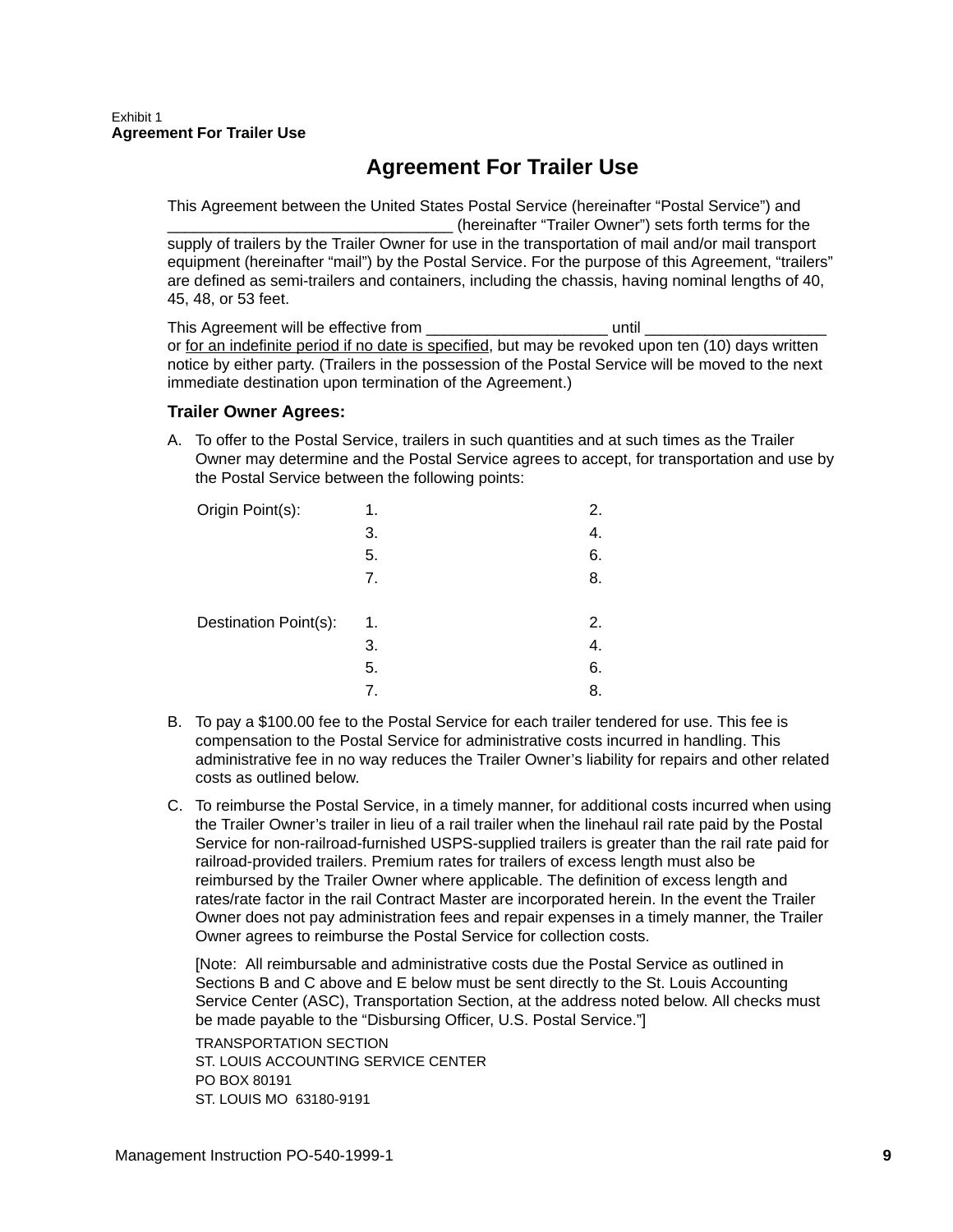- D. That the Postal Service may use trailers free of charge for the transportation of mail between origin and destination points. The means of transportation will be determined by the Postal Service and may be performed by the Postal Service, or its highway or rail contractors, or a combination thereof.
- E. That trailers will be properly registered and licensed for highway and/or rail transportation between origin and destination points prior to acceptance. In the event that a trailer is not properly registered and licensed and the Trailer Owner does not provide proper licensing within six (6) hours after notification, the Trailer Owner agrees to pay the Postal Service the reasonable cost of unloading mail from the trailer and loading it into another licensed trailer. The Trailer Owner will also be liable for any licensing fees paid by the Postal Service, any fines resulting from improperly registered and/or licensed trailers, and storage charges of \$25.00 per day, applicable 72 hours after notification of availability for pickup.
- F. To tender trailers to the Postal Service at the locations listed in Section A, Origin Point(s), above.
- G. That trailers will be in a safe and roadworthy operating condition upon tender to the Postal Service. The Trailer Owner will pay the Postal Service the reasonable cost of any necessary en route repairs to trailers performed by the Postal Service or its agents. Such repairs include repairs that are necessary for the safe and lawful transportation of the trailer to its destination point. Such repairs do not include repairs for damage caused by the Postal Service or its agents.
- H. That the height of the trailers from the ground to the floor of the trailer will not be less than 48 inches or more than 52 inches. The length of the trailers will be 40, 45, 48, or 53 feet in length. Floors of trailers having ribbed floors with ribs more than one inch apart must be completely covered with plywood. The Postal Service will refuse to accept any trailer not meeting these standards, or not in safe operating condition. It is the responsibility of the Trailer Owner to ensure that any refused trailer is promptly removed from Postal property.
- I. To pick up the trailer from the final destination within 72 hours of receiving notification of its availability by the Postal Service. Final destinations are listed in Section A, Destination Point(s), above. Failure to pick up the trailer within 72 hours after notification will absolve the Postal Service of any responsibility for storage, security, or maintenance of the trailer. The owner is liable for storage charges of \$25.00 per day, applicable 72 hours after notification of availability for pickup.

#### **The Postal Service Agrees:**

- A. To accept trailers from the Trailer Owner as appropriate for the needs of the Postal Service, and to arrange for transportation between origin and destination points. The Postal Service will make trailers available to the Trailer Owner within a time period not to exceed twenty-eight (28) days. However, no right to damages will occur to the Trailer Owner if a trailer is not made available by the Postal Service within 28 days.
- B. To make a reasonable effort to choose routings that will minimize additional costs to the Trailer Owner.
- C. To reimburse the Trailer Owner for the reasonable costs borne by the Trailer Owner for repair of damage caused by the negligence of the Postal Service or its agents (except normal wear and tear) or loss of trailers incurred between the acceptance by the Postal Service and their return to the custody of Trailer Owner or its agent by the Postal Service.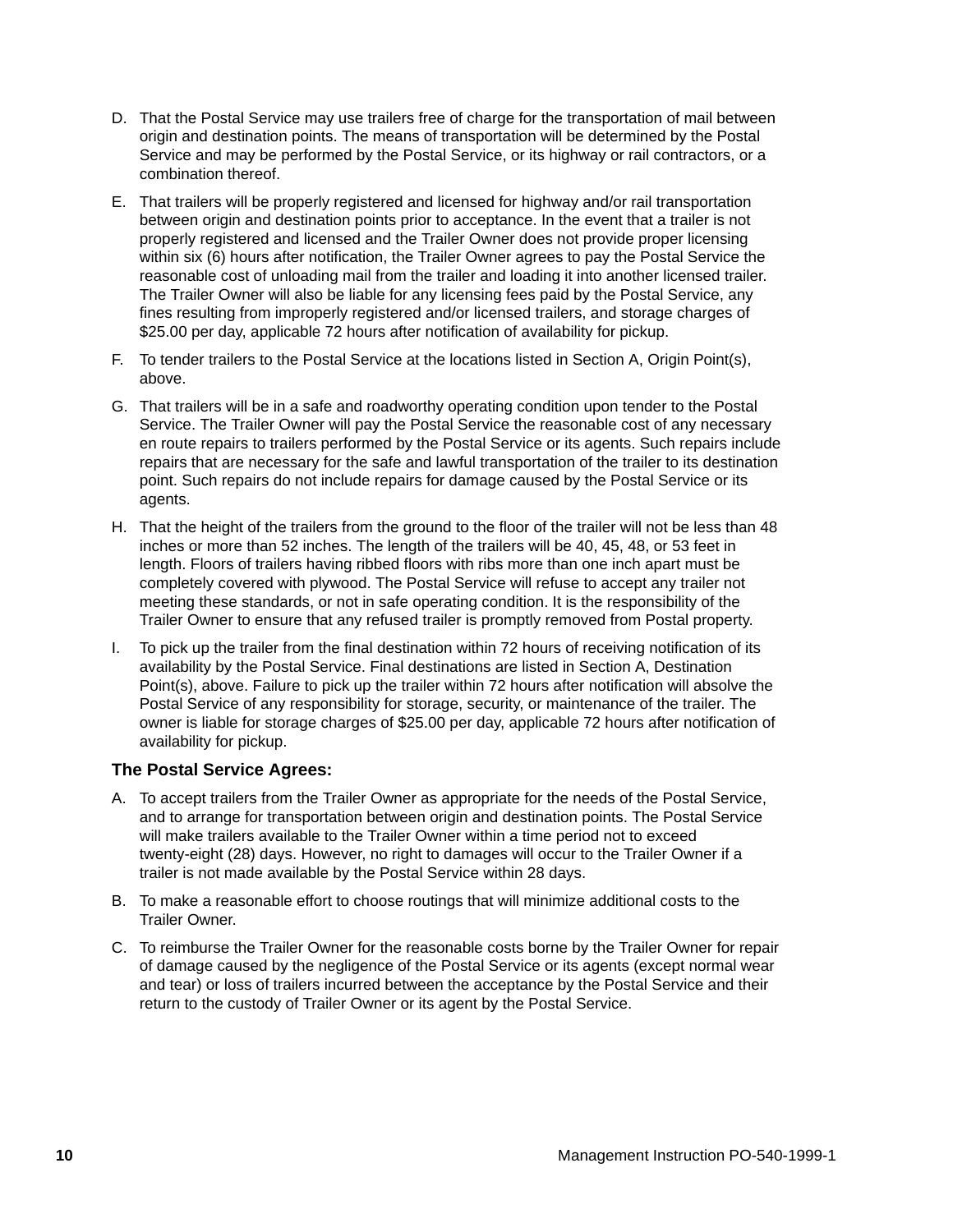#### <span id="page-10-0"></span>**Information To Be Provided by Trailer Owner:**

| А.        | tax ID number (or business SSN): | Name, address, and telephone number of person to contact about administration of this Agreement, and also             |
|-----------|----------------------------------|-----------------------------------------------------------------------------------------------------------------------|
|           | NAME:                            |                                                                                                                       |
|           | ADDRESS:                         |                                                                                                                       |
|           | CITY:                            | STATE:<br>TELEPHONE:                                                                                                  |
|           | TAX ID NUMBER (or business SSN)  | <u> 1989 - Johann Stein, mars an de Francisco Barbara, march e compositor de la provincia de la provincia de la p</u> |
| <b>B.</b> |                                  | Name and telephone number of person to contact about en route repairs to trailers:                                    |
|           | NAME:                            | TELEPHONE:                                                                                                            |
| C.        | Trailer Owner:                   | Name and telephone number of person(s) to contact at each destination point to arrange for pick up of trailers by     |
|           | LOCATION:<br>NAME:<br>LOCATION:  | TELEPHONE:                                                                                                            |
|           | NAME:<br>LOCATION:               | TELEPHONE:                                                                                                            |
|           | NAME:<br>LOCATION:               | TELEPHONE:                                                                                                            |
|           | NAME:                            | TELEPHONE:                                                                                                            |
|           |                                  | FOR THE UNITED STATES POSTAL SERVICE,                                                                                 |
| DATE:     |                                  | (Signature)                                                                                                           |
|           |                                  | (Printed Name)                                                                                                        |
|           |                                  | Title:                                                                                                                |
|           |                                  | FOR THE TRAILER OWNER,                                                                                                |
| DATE:     |                                  | (Signature)                                                                                                           |
|           |                                  | (Printed Name)                                                                                                        |
|           |                                  | Title:<br>Authorized Representative                                                                                   |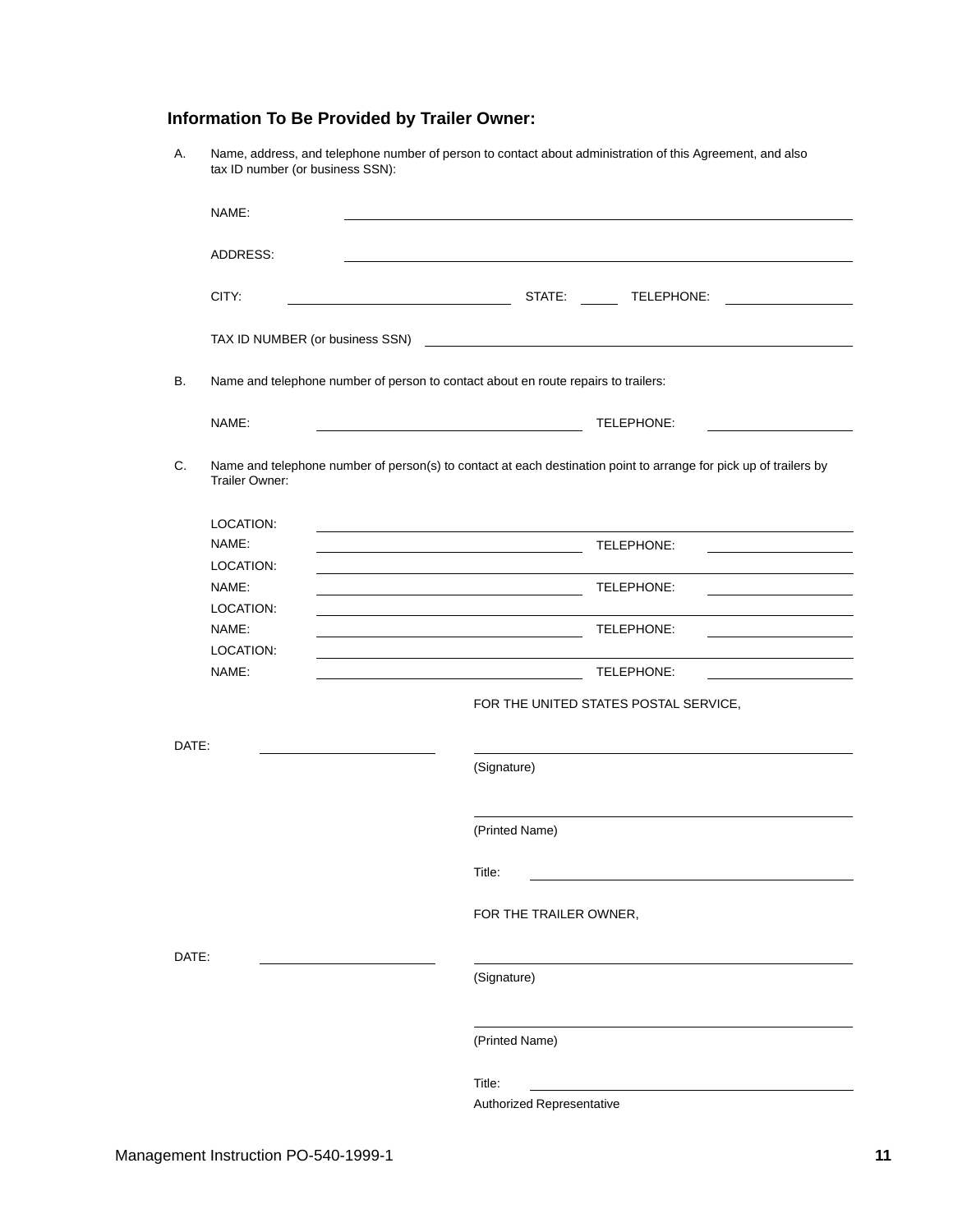#### <span id="page-11-0"></span>Exhibit 2 **PS Form 1902, Justification for Billing Accounts Receivable**

| U.S. Postal Service    |         |       |                                         | <b>Justification for Billing Accounts Receivable</b> |
|------------------------|---------|-------|-----------------------------------------|------------------------------------------------------|
| Date Prepared          |         |       | From: (Preparing office identification) |                                                      |
| To: (Check proper box) |         |       |                                         |                                                      |
| <b>MNASC</b>           | '∣SLASC | SMASC |                                         |                                                      |
| 1. Name of Debtor      |         |       | 2 Employee's SSN                        | 3. Amount of Debt                                    |
|                        |         |       |                                         |                                                      |

4. Address of Debtor (If debtor was or is a postal employee, state also, postal installation and employee's payroll number)

5. Circumstances of Debt (Describe nature of debt, supply enough detail so that debtor will not need to request further information)

| 6. When Billing Is for a Revenue   a. Post Office Name<br>Item, or Is a Reduction of a<br>Post Office Expense: |                                             |                                          | b. Cost Center | Ic. Finance No.                                                   | Id. Sub-<br>location | le, CAGI f. FAC |  |
|----------------------------------------------------------------------------------------------------------------|---------------------------------------------|------------------------------------------|----------------|-------------------------------------------------------------------|----------------------|-----------------|--|
| 7. If Debt Is for an Overpayment,   a.<br>or Erroneous or Improper<br>Payment Give:                            | Date or Period When<br>Overpayment Was Made | b. General Ledger Expense<br>Account No. |                | c. Name of Accountable Certifying or<br><b>Disbursing Officer</b> |                      |                 |  |

I certify that I have officially determined that this debt is due the U.S. Postal Service.

(Type or print name)

|                      | (Signature of postal official or employee) |                                        |           |           |             | (Telephone No.) |              |                          |      |  |
|----------------------|--------------------------------------------|----------------------------------------|-----------|-----------|-------------|-----------------|--------------|--------------------------|------|--|
|                      |                                            | For Accounting Service Center Use Only |           |           |             |                 |              |                          |      |  |
|                      | A/C 13490                                  | A/C 13465                              | A/C 13470 | A/C 22221 | A/C 22223   |                 | A/C 22240    | A/C 22242                |      |  |
| Debit on             |                                            |                                        |           |           |             |                 |              |                          |      |  |
| Billing              | LA/C 13110<br>A/C 22410                    |                                        | A/C       | A/C       | A/C         | A/C             |              | Credit on Collection A/C |      |  |
| Credit on<br>Billing | A/C                                        | A/C                                    | A/C       | A/C       | Invoice No. |                 | Invoice Date |                          | F.Y. |  |

TransFORM PS Form 1902, September 1994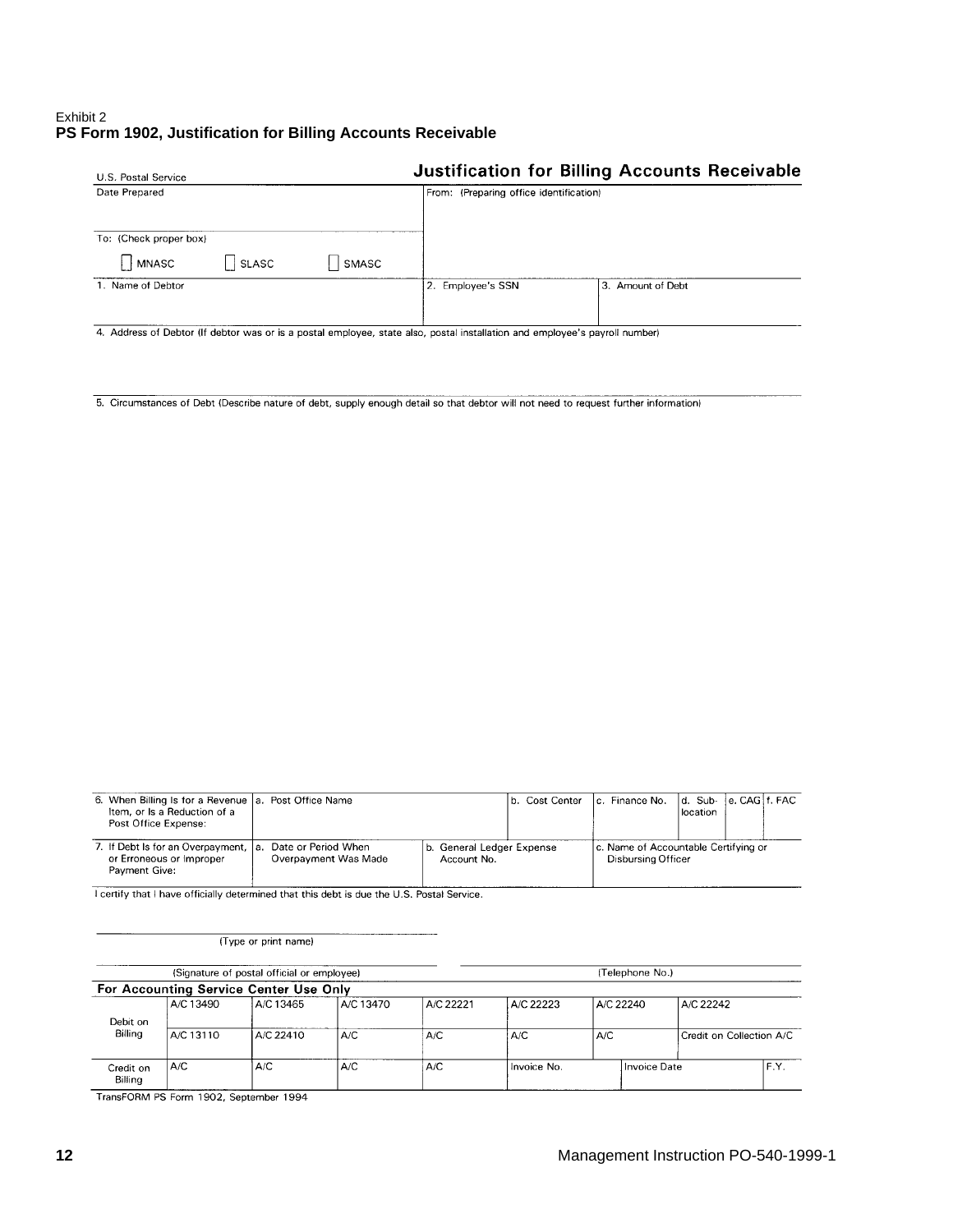#### <span id="page-12-0"></span>Exhibit 3 **PS Form 1902, Justification for Billing Accounts Receivable (Completed Sample)**

| U.S. Postal Service                           |                                         | <b>Justification for Billing Accounts Receivable</b> |  |  |  |  |
|-----------------------------------------------|-----------------------------------------|------------------------------------------------------|--|--|--|--|
| Date Prepared                                 | From: (Preparing office identification) |                                                      |  |  |  |  |
| 00/00/00                                      | DN Office Name                          |                                                      |  |  |  |  |
| To: (Check proper box)                        | <b>DN Office Address</b>                |                                                      |  |  |  |  |
| $ \mathsf{X} $ SLASC<br><b>MNASC</b><br>SMASC |                                         |                                                      |  |  |  |  |
| 1. Name of Debtor                             | 2. Employee's SSN                       | 3. Amount of Debt                                    |  |  |  |  |
| John Doe Inc.                                 | 11-1111111                              | \$100.00                                             |  |  |  |  |

4. Address of Debtor (If debtor was or is a postal employee, state also, postal installation and employee's payroll number)

123 Main Street

#### Anywhere VA 22304-0000

5. Circumstances of Debt (Describe nature of debt, supply enough detail so that debtor will not need to request further information)

RECOVERY OF ADDITIONAL LINE HAUL COSTS (EXHIBIT II)

Explanation of billing.

(\*) Enter Origin

DN Finance Number

| Item, or Is a Reduction of a<br>Post Office Expense:                           |                                                    | 6. When Billing Is for a Revenue   a. Post Office Name<br>b. Cost Center                                      |    |  | location |  |
|--------------------------------------------------------------------------------|----------------------------------------------------|---------------------------------------------------------------------------------------------------------------|----|--|----------|--|
|                                                                                | DN Name                                            |                                                                                                               | 1* |  |          |  |
| 7. If Debt is for an Overpayment,<br>or Erroneous or Improper<br>Payment Give: | Date or Period When<br>la.<br>Overpayment Was Made | b. General Ledger Expense<br>c. Name of Accountable Certifying or<br><b>Disbursing Officer</b><br>Account No. |    |  |          |  |

I certify that I have officially determined that this debt is due the U.S. Postal Service.

|                      |                                                                                     | DN Name of Manager                         |           |           |             |                     |           |                          |
|----------------------|-------------------------------------------------------------------------------------|--------------------------------------------|-----------|-----------|-------------|---------------------|-----------|--------------------------|
|                      |                                                                                     | (Type or print name)                       |           |           |             | 222-222-2222        |           |                          |
|                      |                                                                                     | (Signature of postal official or employee) |           |           |             | (Telephone No.)     |           |                          |
|                      |                                                                                     | For Accounting Service Center Use Only     |           |           |             |                     |           |                          |
| Debit on<br>Billing  | A/C 13490<br>\$100.00                                                               | A/C 13465                                  | A/C 13470 | A/C 22221 | A/C 22223   | A/C 22240           | A/C 22242 |                          |
|                      | A/C 13110                                                                           | A/C 22410                                  | A/C       | A/C       | A/C         | A/C                 |           | Credit on Collection A/C |
| Credit on<br>Billing | A/C 53913<br>\$100.00                                                               | A/C                                        | A/C       | A/C       | Invoice No. | <b>Invoice Date</b> |           | F.Y.                     |
|                      | $T_{\text{total}}$ $FOMA$ BC $F_{\text{total}}$ 4000 $C_{\text{total}}$ $\sim$ 4004 |                                            |           |           |             |                     |           |                          |

TransFORM PS Form 1902, September 1994